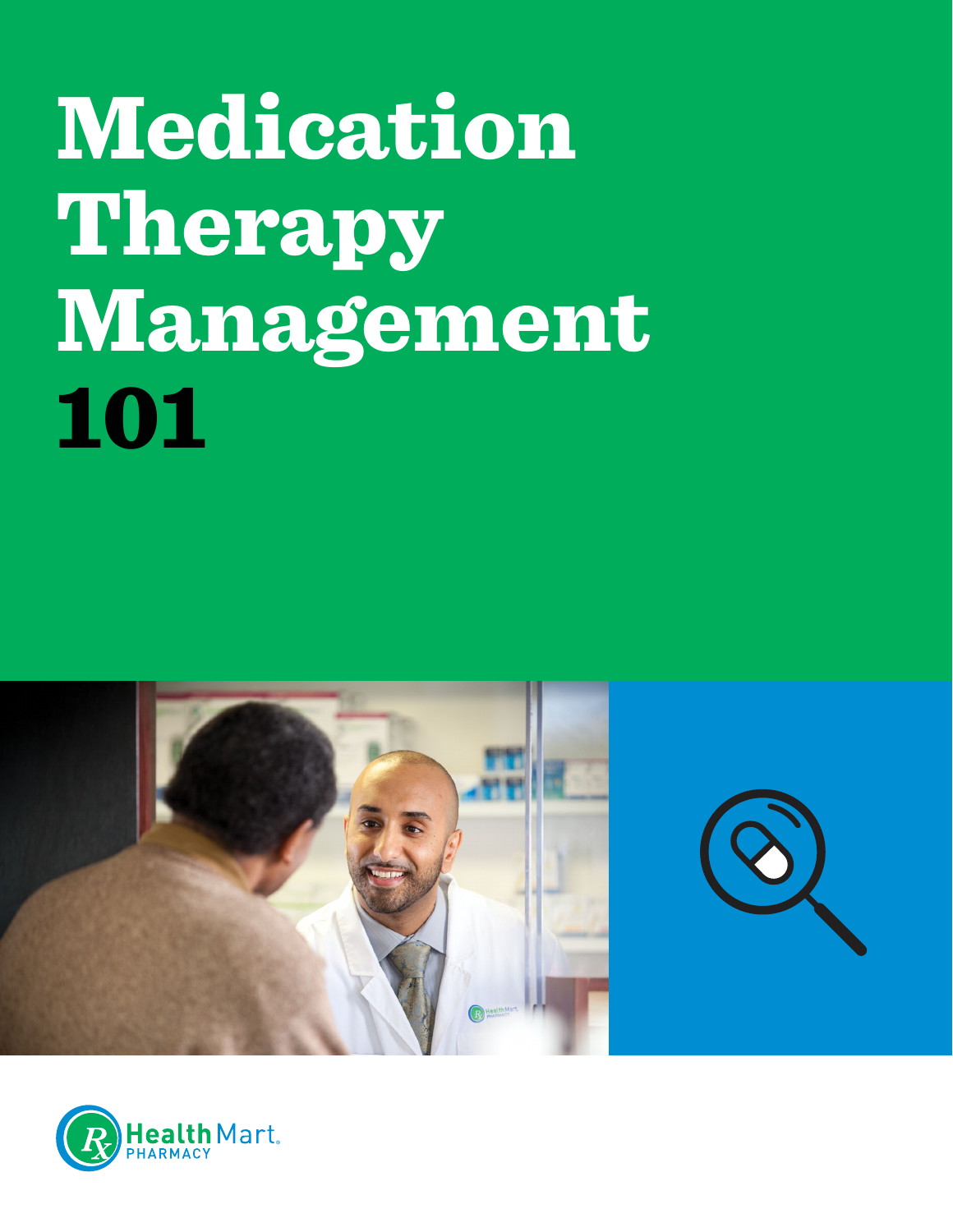### Table of Contents

- [Star Ratings: MTM Matters!](#page-2-0)
- [MTM Primer](#page-3-0)
- [Key MTM Definitions](#page-3-0)
- [Integrate MTM into Your Pharmacy's Daily Workflow](#page-4-0)
- [Completing Targeted Interventions](#page-5-0)
- [Completing Comprehensive Medication Reviews](#page-6-0)
- [Additional MTM Tips from High-Performing Pharmacies](#page-8-0)
- [Resources](#page-9-0)
- [References](#page-10-0)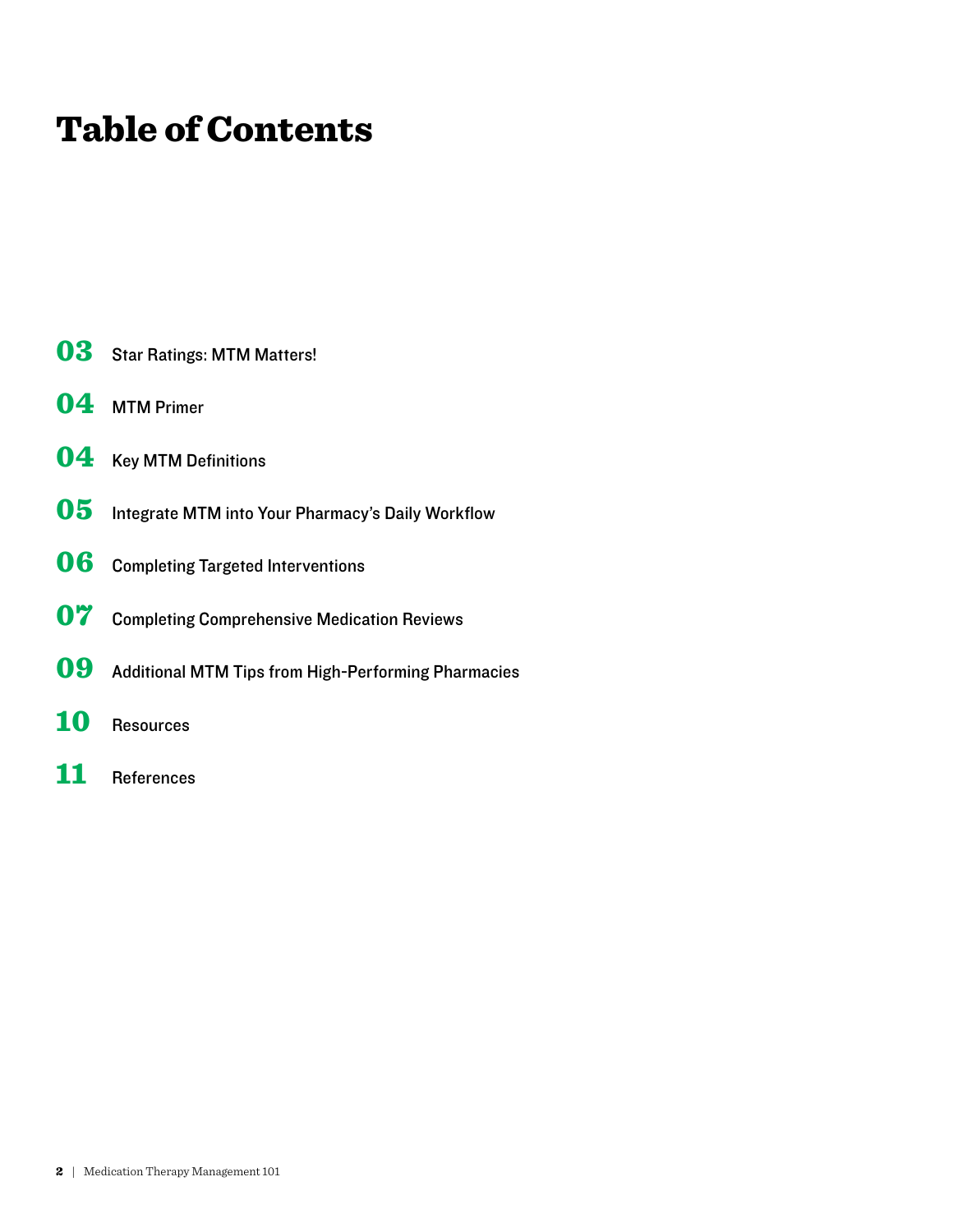# <span id="page-2-0"></span>STAR RATINGS: MTM Matters!

In 2011, Pharmacy Quality Alliance (PQA) endorsed a quality performance measure related to medication therapy management (MTM) services. This comprehensive medication review (CMR) completion measure identifies the percentage of MTM-eligible beneficiaries who have received a CMR during the eligibility period. Completion of a CMR was a Centers for Medicare and Medicaid Services (CMS) Star Ratings display measure for several years and will become a full measure for 2016 for Medicare plans. It's important to note there is a two-year lag between the "action" and "reward" year for the Star Ratings, so 2016 ratings are based on 2014 data. Completion of MTM opportunities is more critical than ever, and what you've already done matters!

CMS requires payers to offer a minimum level of MTM services to each beneficiary including an annual CMR with written summaries in CMS' standardized format, which includes a cover letter, personal medication record (PMR) and medication action plan (MAP). In addition, they require payers to provide quarterly targeted medication reviews (TMRs) with follow-up interventions to patients when necessary. Other medication-use-related pharmacy quality measures can also be impacted through targeted and comprehensive MTM including adherence (hypertension, statins, diabetes), gaps in therapy measures, and high-risk medications in the elderly.

Medicare payers will be directly measured by CMS on their CMR completion rate, not the pharmacy teams. Payers complete CMRs in multiple ways, including using community pharmacists to deliver. Many payers use a thirdparty MTM portal such as Mirixa or Outcomes to provide CMR opportunities to community pharmacies, so they will also be monitoring pharmacies' CMR case completion rates via the MTM portals. In 2016 EQuIPP™ will begin including CMR Completion Rate performance for select plans with pharmacy-facing MTM programs. Payers will be looking even more closely at what partners and methods help to increase quality measures including CMR completion and ultimately patient outcomes. 1,2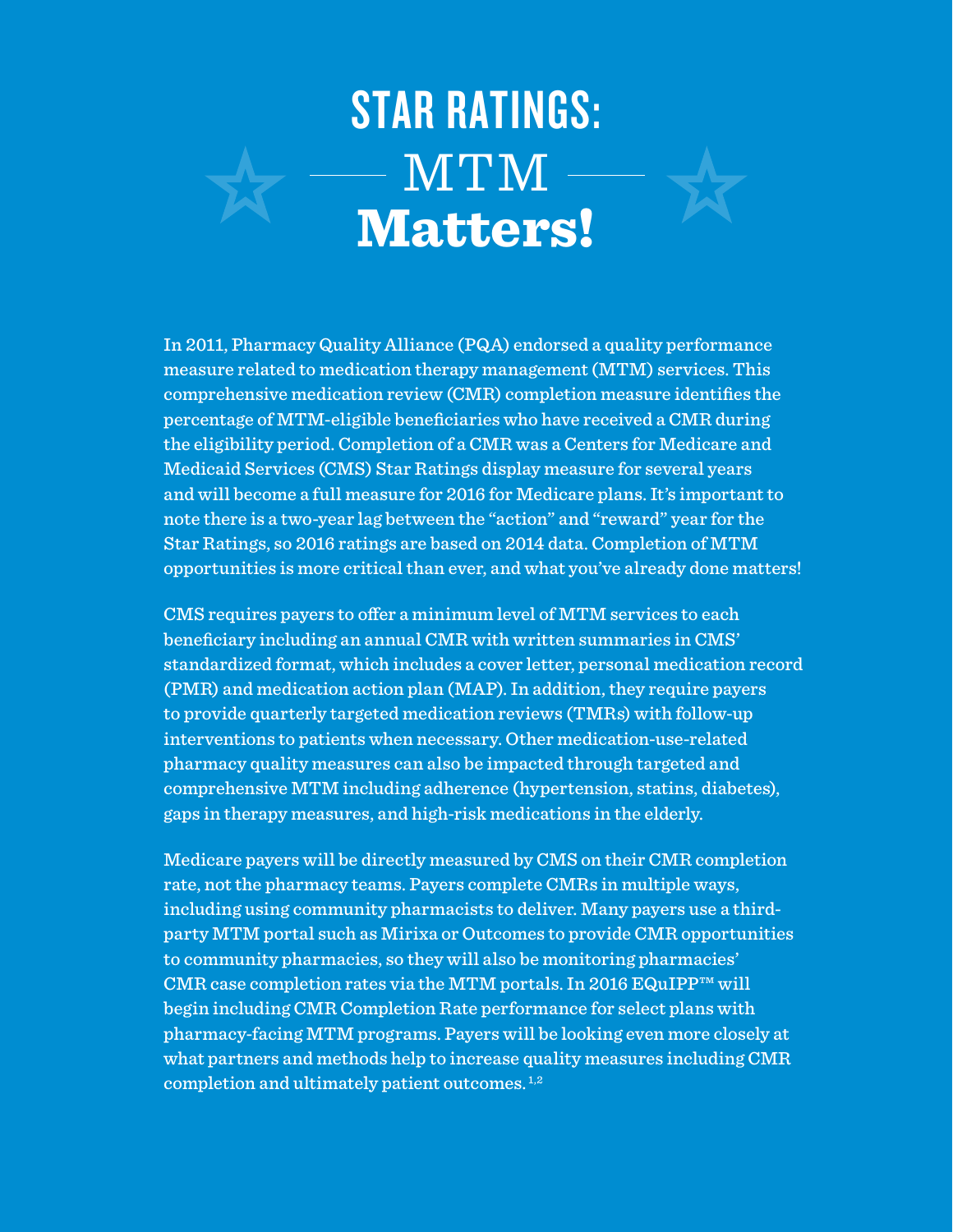### <span id="page-3-0"></span>MTM Primer

"Medication therapy management is a distinct service or group of services that optimize therapeutic outcomes for individual patients. MTM services are independent of, but can occur in conjunction with, the provision of a medication product," according to a pharmacy profession–wide consensus definition.3 The core elements of an MTM service include medication therapy review, intervention and/or referral, personal medication record, medication-related action plan, documentation, and follow-up.4 Pharmacists have been providing a variety of MTM services for decades; however, recently even more emphasis has been placed on the importance of the completion of MTM services, in particular, comprehensive medication reviews.

In fact, pharmacists are the leading provider of MTM services across all Medicare Part D MTM programs and are utilized by 100% of plans. In addition, an increasing number, almost 70% of programs, have contracted with third-party MTM vendors. Pharmacies can help positively impact both Medicare plans' Star Ratings and patient outcomes through providing MTM services. Top Health Mart® MTM performers shared some of their common practices and tips for increasing MTM case completion and improving outcomes, which are outlined in this guide.<sup>5,6</sup>

### *Key MTM Definitions*

#### TARGETED INTERVENTIONS

- A brief in-person or telephone consultation typically focused on a single medication
- Average time commitment: 5 to 15 minutes
- Depending on the specific program, targeted interventions typically occur in workflow and focus on a specific medication or pharmacy quality measure including but not limited to potential gaps in care (e.g., patients with diabetes who aren't on a statin); or adherence to cholesterol, hypertension or oral diabetes medication

#### COMPREHENSIVE MEDICATION REVIEW (CMR)

- In-person, scheduled appointment that includes collecting patient-specific information; assessing prescription and over-the-counter medications to identify medication-related problems; developing a prioritized list of medication-related problems; and creating a plan to resolve them with the patient, caregiver and/or prescriber
- Average time commitment: 45 to 60 minutes
- Patient receives a personal medication record (PMR) and medication-related action plan (MAP) and physician receives follow-up communication that visit occurred as well as requests related to any potential drug therapy problems identified

#### TARGETED MEDICATION REVIEW (TMR)

- Typically in-person or telephone focused follow-up visit to CMR
- Average time commitment: 15 minutes
- Frequency varies by plan but usually no more frequently than quarterly

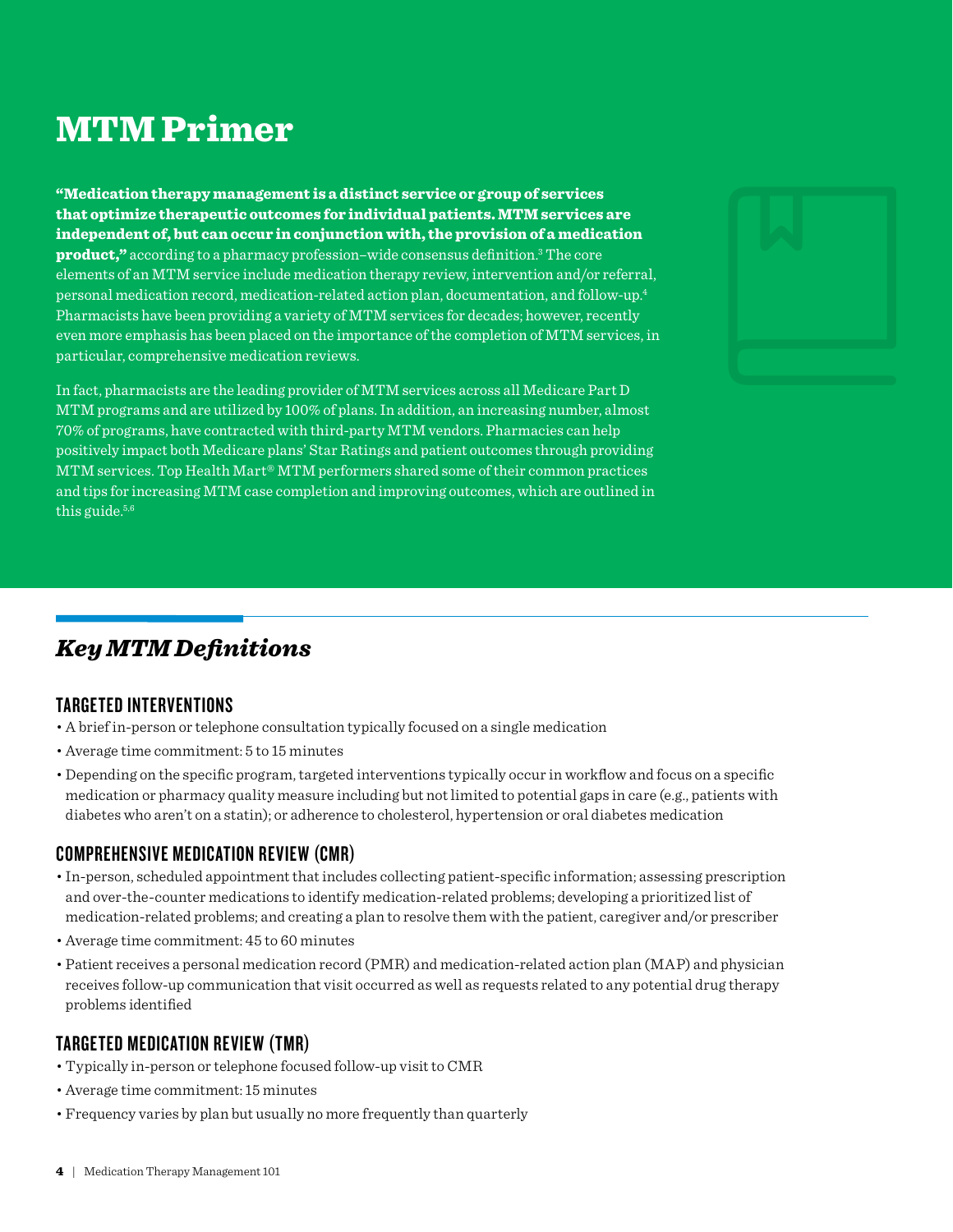### <span id="page-4-0"></span>Integrate MTM into Your Pharmacy's Daily **Workflow**

#### Who are your MTM champions?

• Identify the person (preferably a pharmacist) who will manage/oversee the CMRs. Technicians have a key role in helping pharmacists manage patient schedules and collecting/updating patient demographic and basic clinical information. $\bigcirc$ 

#### Get it on the schedule!

- Consider adding notation to the pharmacy schedule indicating which tech is assigned to the MTM portal each day. Add in CMR appointments by pharmacist too.
- Synergy with sync: If your pharmacy offers medication synchronization, set appointment schedules based on patient's sync date to optimize efficiency.

#### Check MTM portal(s) daily!

- As part of the morning routine, have the designated pharmacy tech log onto the MTM website(s) and check for cases.
- Open and print out the newly assigned cases.
- Review open cases. If any cases are due within seven days, print list along with patient worksheet (if applicable) and provide to the pharmacist for proactive outreach via phone.

Activity that may be performed by technician

#### Order entry

If your pharmacy-management system isn't already integrated with MTM portals, consider making a notation in the patient profile for each new case.

- In the patient notes or applicable section, the technician or pharmacist can enter "CMR eligible" or similar standard language that everyone in the pharmacy team will utilize and recognize.  $\bigcirc$
- If applicable, consider flagging the note field to pop up when the patient profile is brought up.
- The next time the patient record is accessed (refill, e-prescription, patient call, etc.), the note field will notify the pharmacy staff that a case is available for the patient.

#### Pharmacy-management system and MTM portal

#### Technician documents case completion.  $\Box$

- Remove "CMR eligible" note from patient profile in pharmacy-management system. The technician may also modify the note if the patient will be eligible for TMRs in the future.
- Document case within Mirixa platform and submit case by end of day or next morning.

#### GAINING EFFICIENCY

## 66

You get more efficient at completing and documenting MTM the more consistently you do it. For me, it was just getting through those first 10 or so cases … and then I was much more efficient.



CAROL DEYOE *Palmer Pharmacy Johnstown, NY*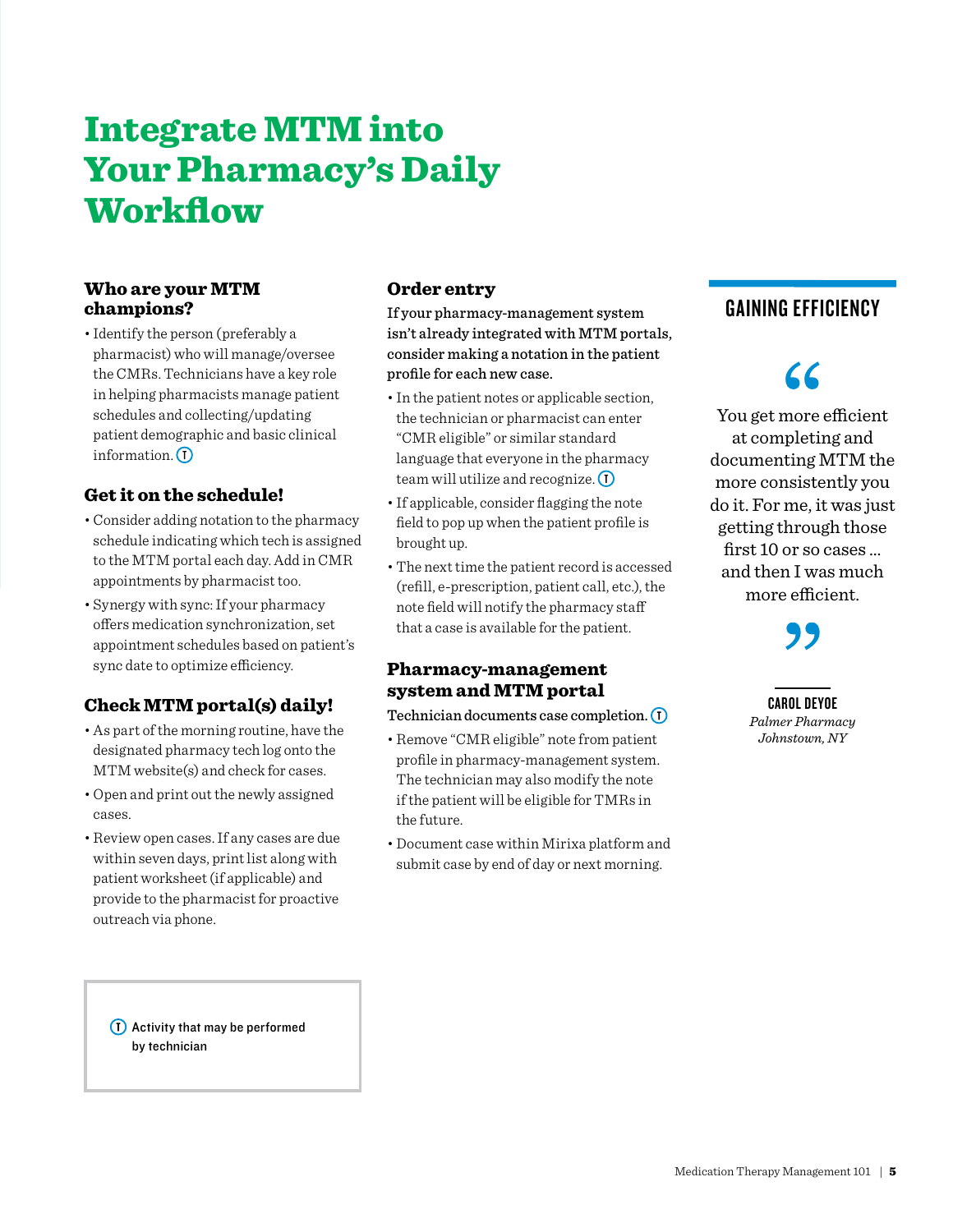### <span id="page-5-0"></span>Completing Targeted Interventions



#### PRESCRIPTION ENTRY

Certain pharmacy-management systems or PSAOs offer in-workflow notifications or edits to alert the pharmacy team of the MTM case opportunity — be aware of what system or alerts are available to your pharmacy to maximize opportunity to complete targeted interventions within workflow.

#### MTM PORTAL

For those patients who are eligible to receive intervention and are getting prescriptions refilled, consider having technician print patient worksheet or applicable case information and keep it with the prescription throughout the dispensing process (e.g., in basket with prescription).  $\overline{O}$ 

#### PROSPECTIVE DRUG UTILIZATION REVIEW

- Ideally, prospectively reviewing patients' medications at the time of their refills to identify potential medication issues (e.g., adherence, high-risk medications and medication appropriateness) can help pharmacists focus their efforts and optimize their time with patients to resolve these issues.
- Although these interventions are brief compared to a comprehensive medication review, it is still important to document the problem identified, the pharmacist intervention and result of the intervention.



#### $\cap$  final verification

Pharmacist can review the patient worksheet or applicable information and place the form with the verified prescription in the will-call bag.

#### PRESCRIPTION PICKUP

As the cashier or technician dispenses the prescription to the patient, notify the pharmacist of the opportunity to complete the case. If patient does not come in (e.g., delivery or caregiver picks up), pharmacist must call the patient.  $\bigcirc$ 



#### PRESCRIPTION PICKUP ∩

Case completed with patient and pharmacist.

#### OUTSIDE OF WORKFLOW:

- Case deadlines may necessitate calling the patient rather than waiting for them to come in for their next refill.
- Consider blocking out pharmacist's time for calls or complete calls during slower times of the day.

#### INTEGRATE MTM INTO HOW YOU CARE FOR PATIENTS EVERY DAY

72

Targeted interventions made when drug therapy problems (DTPs) are identified during the dispensing function help to provide clinically relevant information to pharmacists providing CMRs because it gives a clearer picture of the patient's medications and what has happened since the CMR.

RANDY McDONOUGH *Towncrest Pharmacy Multiple Locations, IA*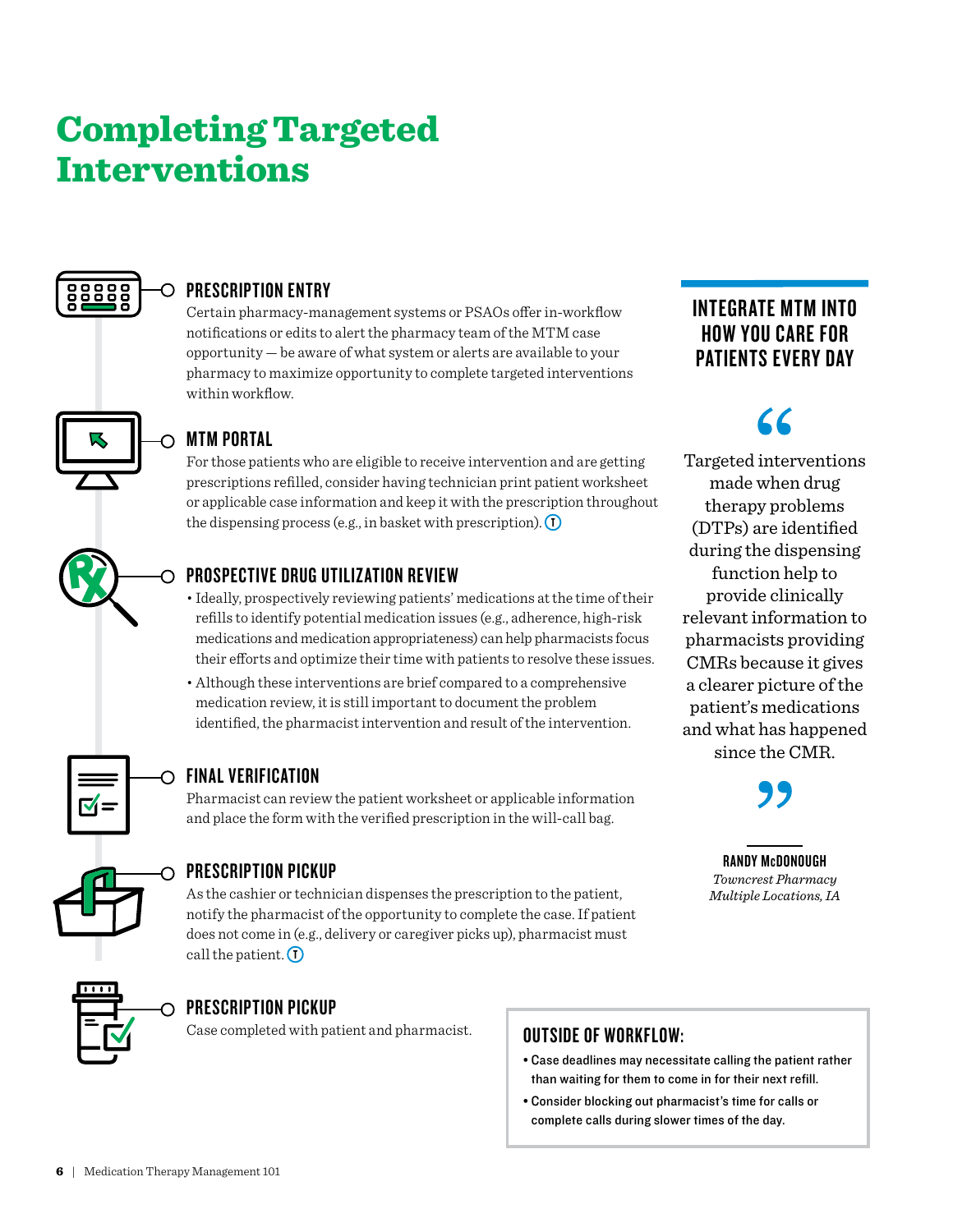### <span id="page-6-0"></span>Completing Comprehensive Medication Reviews

#### Scheduling

- Dedicated staff time needed outside of workflow to complete CMRs.
- Consider specific time blocks for scheduling.
	- Overlap.
	- Time when patient would already be coming to pharmacy (prescription pickup).
- Patient scheduling.
- $-$  Can be done by technician.  $(\mathsf{T})$ 
	- Often there are higher acceptance rates if the staff member who has the best personal relationship with that patient, whether it's a pharmacist or technician, offers the service.
- Synergy with sync: Great opportunity to tie with medication synchronization appointment — med sync helps create efficiencies to allow more time for patient-care services such as MTM.

#### Being efficient with CMR delivery

- CMRs should take no longer than 45 to 60 minutes, and this includes the patient's interview, reviewing their medications, identifying drug therapy problems (DTPs), developing a plan of action to resolve DTPs, and documenting activities.
- The patient interview should be completed in 30 minutes or less.
- Identifying DTPs, developing an action plan and documentation should be completed in 30 minutes or less.
- To improve efficiencies of the CMR, pharmacists need to be focused and concise when performing the patient interview.

• Making sure that your pharmacist's therapeutic knowledge is current and evidence-based will help improve your abilities and efficiencies when pharmacists identify and resolve DTPs.

#### Pre-visit review

- Technician can print patient worksheet, if applicable, or other background forms for review by pharmacist.
- Review medication profile to determine potential drug therapy problems.
- Pre-visit review of medications with list of questions to ask patient or patient caregiver should be completed prior to patient meeting.
- Some targeted interventions may already have been identified, which can be addressed at the same time as the CMR.
- If applicable, consider asking patients to bring in a copy of their most recent lab work and blood glucose or other home monitoring devices.
- Look for additional service opportunities that could be delivered along with CMR, such as medication synchronization, immunizations, monitoring, or disease state–specific education.

#### During the visit<sup>4</sup>

- Keep the patient interviews focused on the drug therapy and the information you need to collect to adequately evaluate their medications.
- Interview the patient to gather additional data including demographic information; general health and activity status; medication, immunization and medication history; and patient's thoughts and feelings about their conditions and medication use.

#### SYNERGY FOR MULTIPLE STORE **OWNERS**

### 66

I cover the MTM services across eight of our pharmacies, which makes it easier for us to schedule and ensure the cases, especially CMRs, are executed.

#### BRYAN BROOKS  *Sinks Pharmacy and Medley Pharmacy Multiple Locations, MO*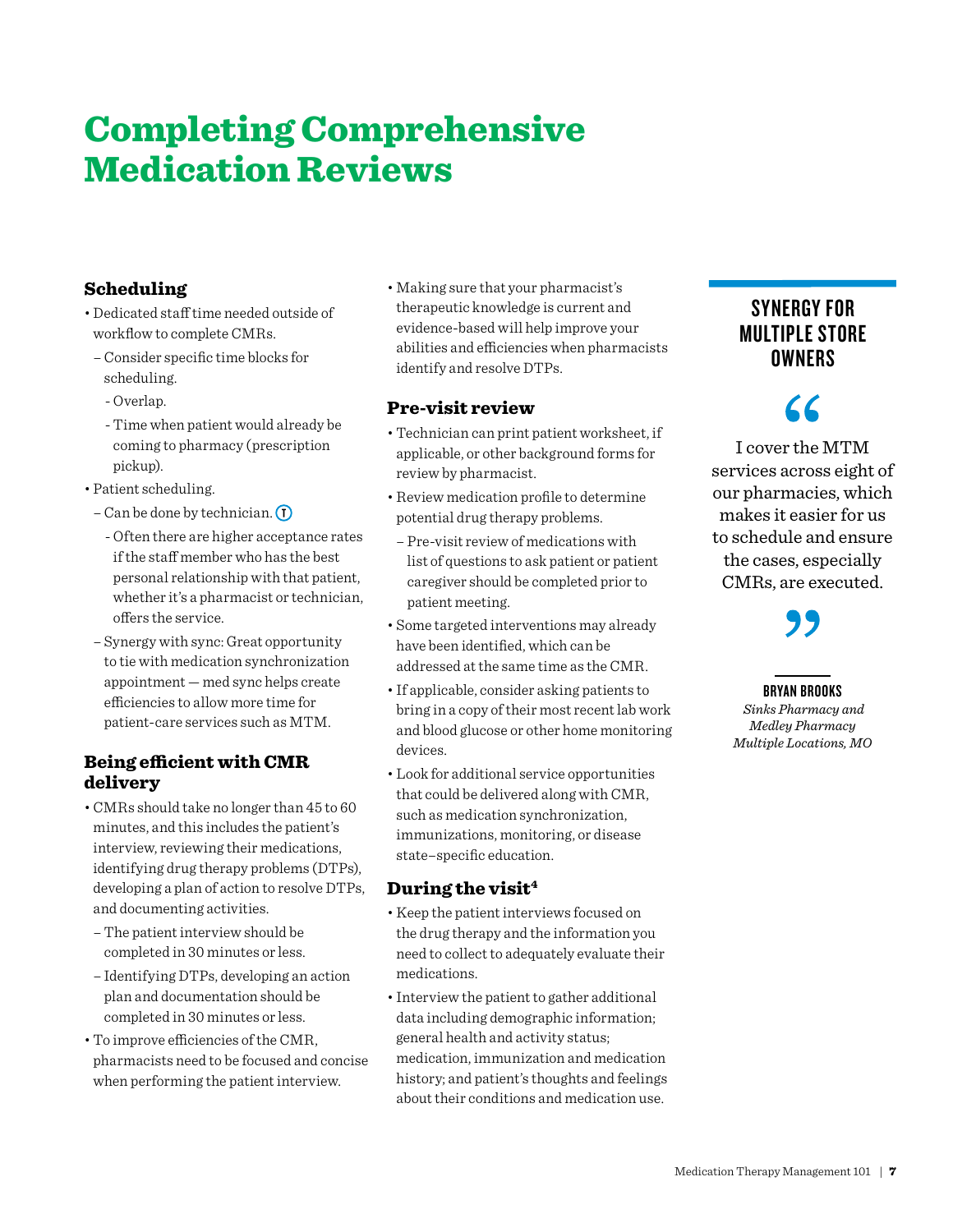### Completing Comprehensive Medication Reviews *continued*

- Utilize patient data collection forms to help you keep organized and collect the information you need to evaluate their medications.
- Be methodical and process-oriented to collect the most comprehensive patient history in a relatively short period of time.
- Collecting information during the interview may uncover new DTPs that were not part of your initial assessment — so make sure that you collect any other information needed to fully understand the problem/issue.
- Assess, identify and prioritize medication therapy–related problems.
- Current and relevant therapeutic knowledge will be key when identifying and resolving DTPs.
- Although there may be multiple DTPs, it is important for you to use your critical thinking skills and prioritize the DTPs, focusing your attention on the most relevant ones. Remember, you do not have to correct everything all at once.
- Develop a plan for resolving each medication-related problem identified (these will typically be pre-populated in a MAP if you are using an MTM portal to document as you complete the CMR).
- Provide patient behavioral coaching and medication-related consultation as needed.
- You do not have to give the patients their PMR and MAP while they are there. After the patient interview, inform them that

the next step is for you to look over the information you just collected so that you can identify and resolve any medicationrelated issues and that you will follow up with them with a PMR and MAP.

#### Documentation and service billing

- For MTM delivered via phone, consider documenting directly into the portal to avoid extra time to document afterward.
- If your counseling area has a computer terminal, consider documenting your visit while speaking with the patient to avoid duplication and especially during CMRs to make it easier to print PMRs and MAPs.
- You can either provide patient with PMR and MAP at end of appointment or send a copy via mail.
- Communicate appropriate information to the prescriber as needed.
- Be careful not to overwhelm them with too many DTPs. Act on those DTPs that are most clinically relevant.
- Make sure that your recommendations are clear and concise and ideally can be answered with a "yes" or "no" response by the prescriber.
- Technicians can assist with documentation and/or case submission for billing.  $(\mathbf{I})$ *Note: pharmacist attestation of service delivery is usually necessary after completing documentation.*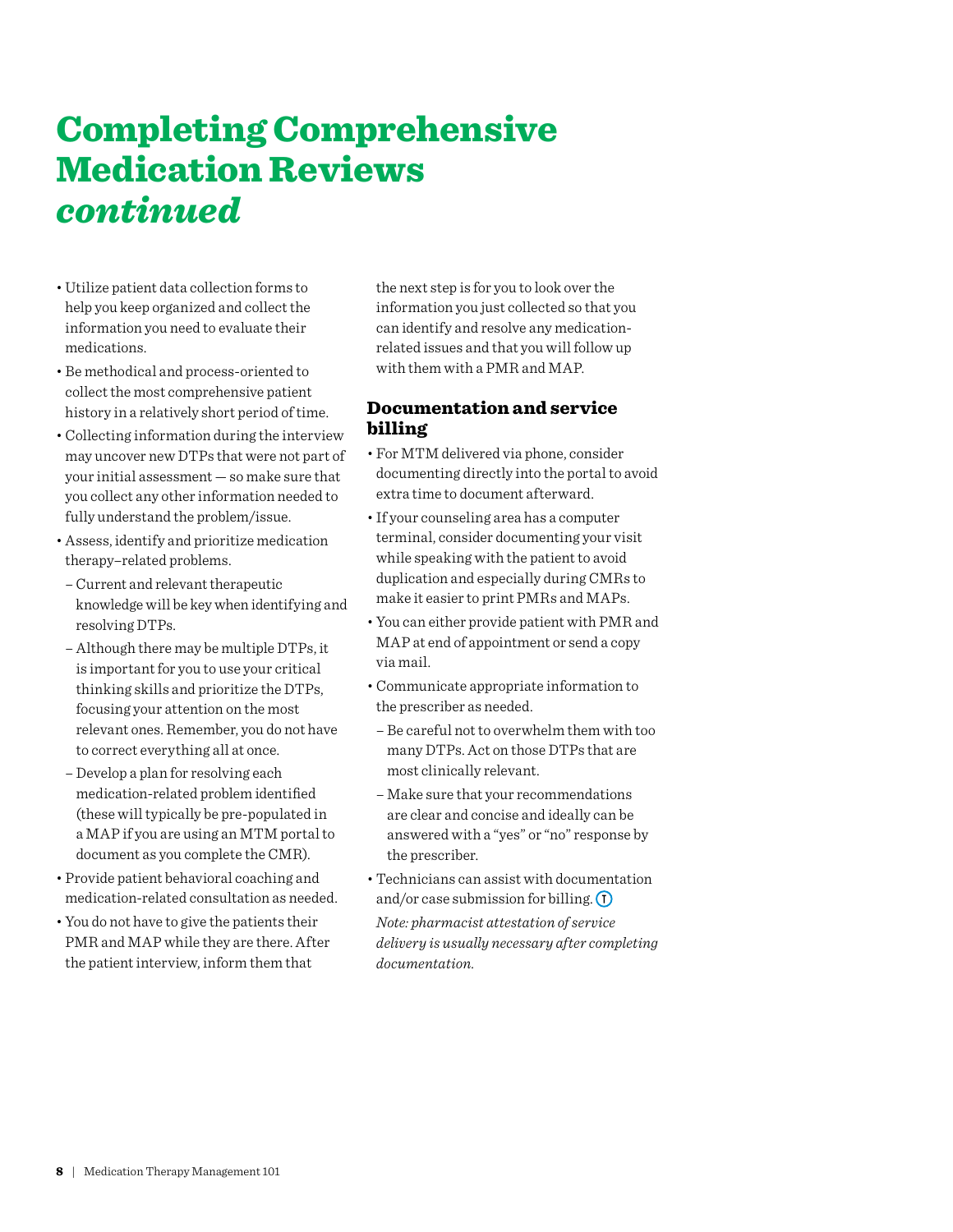### <span id="page-8-0"></span>Additional MTM Tips from High-Performing Pharmacies

#### Utilize the whole pharmacy team

- Technicians can play a big role by helping to check the MTM portal(s), identifying eligible patients and flagging them in workflow, scheduling CMRs, pre-intervention preparation including printing worksheets, and post-intervention documentation.  $\overline{1}$
- Consider having the pharmacist that sees the patients most often complete these cases as they have the best relationship with the patients.

#### Training is key

- Train the entire pharmacy team about what MTM is and what services are offered at the pharmacy.
- Consider additional vendor-specific training for pharmacists and technicians who will be utilizing the MTM portals.  $\overline{1}$
- For pharmacists who want to increase their overall knowledge and comfort level with providing MTM, there are CE and more comprehensive programs available (see Resources section for additional information).
- Know current guidelines. Keep your therapeutic knowledge up-to-date and relevant.
- Know how to do an efficient drug information search for those medicationrelated issues with which you are unfamiliar.

#### Communicate with patients in a way they can understand and respond best to

- Utilize behavioral coaching and ask open-ended questions.
- Ability to speak in the patient's primary language or a language they understand (many top performers had multilingual pharmacy staff).
- Remember that 50 to 95% of everything you communicate is communicated non-verbally. So be careful with any facial expressions or body language that may make the patient think you do not care.
- Make sure to actively listen to patients, and give some feedback/paraphrases so that they know you "heard" them and understand.
- Good eye contact, frontal pose, leaning in toward the patient and empathetic responding will help you quickly build rapport with patients.

### COMMUNICATING WITH PATIENTS AND **PRESCRIBERS**



My patients speak a variety of languages and I need to be able to communicate with them in a way that they understand. Communicating in a way both patients and prescribers can respond to best is key.

TONY BASTIAN *Joe's Pharmacy San Francisco, CA*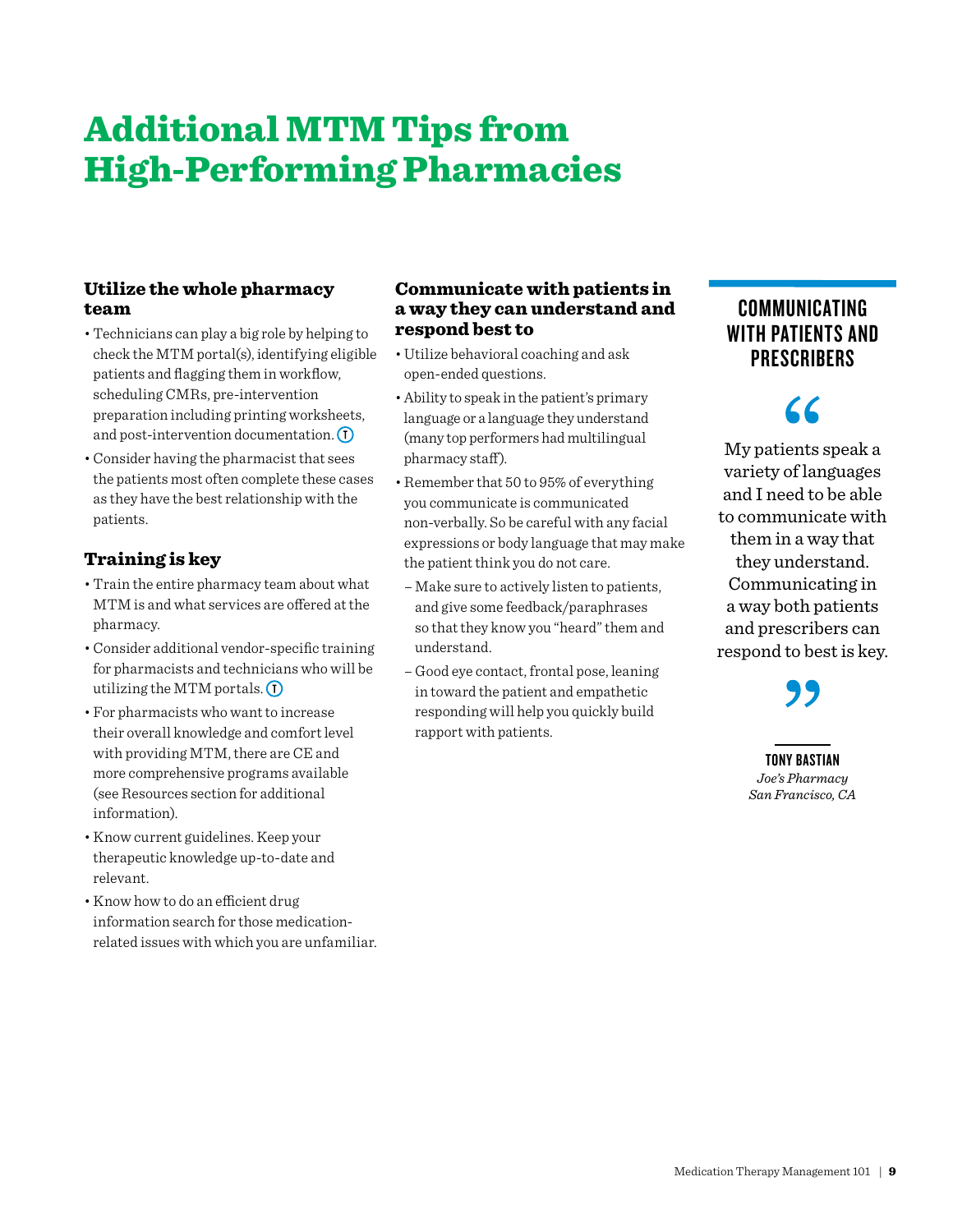### <span id="page-9-0"></span>Resources

#### There are a variety of MTM vendors and resources your pharmacy can leverage. Below are some of the most commonly used.

#### MTM vendor contact information

- MirixaPro: www.mirixa.com/for\_pharmacists or 866.218.6649
- Outcomes: www.outcomesmtm.com/ or 515.237.0001
- Socrates: http://socrxates.com
- Check with your state pharmacy association for any state or local MTM or pharmacy quality–related opportunities

#### American Pharmacists Association (APhA)

- APhA MTM Central: www.pharmacist.com/mtm
- APhA Delivering Medication Therapy Management Services Training: www.pharmacist.com/delivering-medication-therapy-management-services-training-2015

#### If you are a Health Mart® member:

You have additional value-added member benefits including:

- EQuIPP
- Review your pharmacy's unique quality performance data, compare it to benchmarks, and identify areas for improvement
- If you are a Health Mart or AccessHealth® member, this tool is available to you at no cost
- Health Mart University<sup>SM</sup>
- Training for your pharmacy team including "Practical Steps for Integrating MTM into Your Daily Practice Routine" CE
- *Pharmacist's Letter®*
- Variety of MTM-related CE and clinical detail documents
- Visit the *Pharmacist's Letter* page in the Health Mart Operations Manual for more information and direct access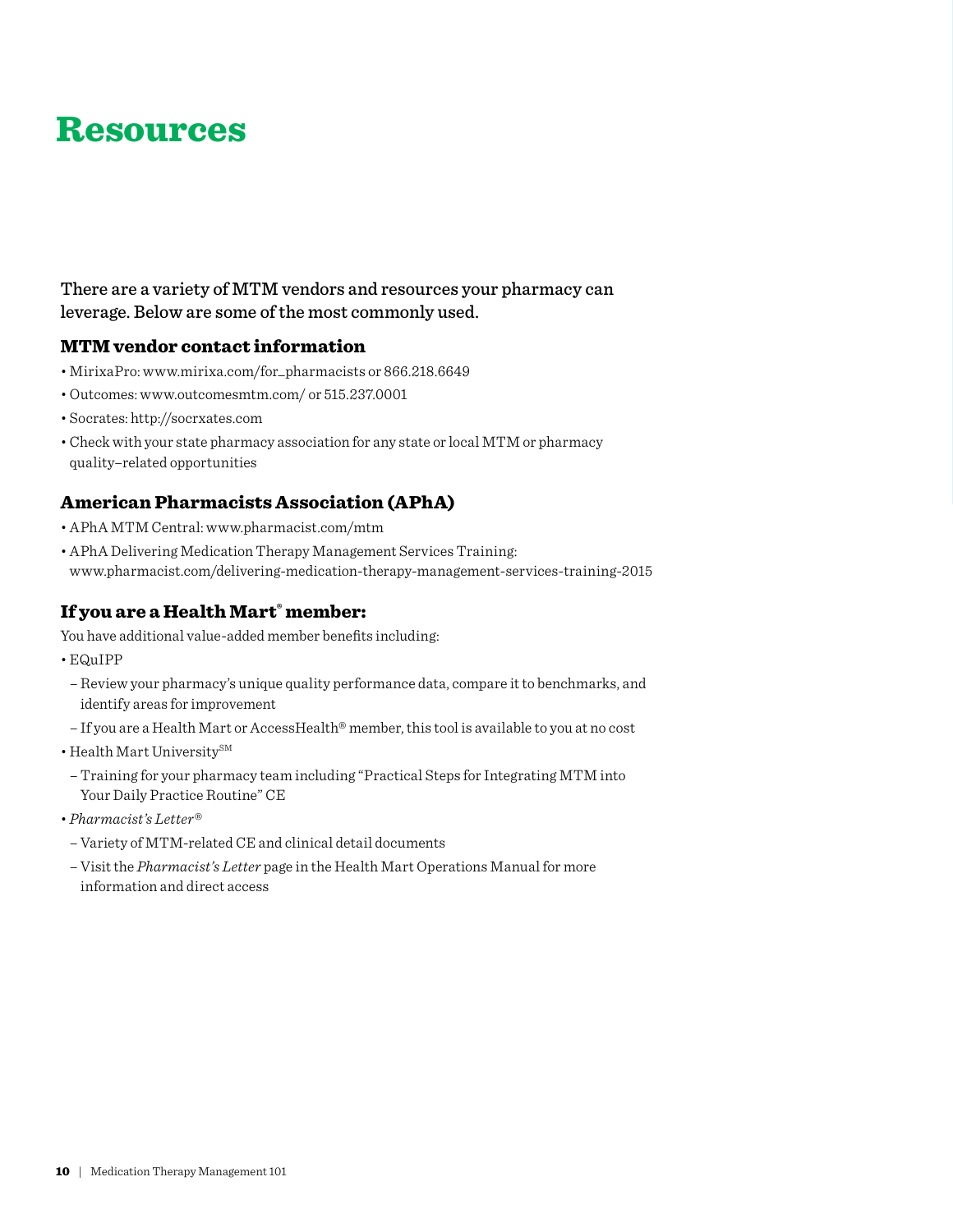<span id="page-10-0"></span>**Special thanks to the following pharmacies that were top MTM performers and were willing to share their expertise for the development of this guide:** 

**Tony Bastian** Joe's Pharmacy *San Francisco, CA*

**Bryan Brooks** Sinks Pharmacy and Medley Pharmacy *Multiple Locations, MO*

**Carol Deyoe** Palmer Pharmacy *Johnstown, NY*

**Scott Kim** Kaju Pharmacy *Garden Grove, CA*

**Randy McDonough** Towncrest Pharmacy *Multiple Locations, IA*

**Siranush Miduryan** HYE Pharmacy *Multiple Locations, CA*

**Luda Moskalenko** Pharmacy Plus *Bellevue, WA*



### **References**

- <sup>1</sup> Centers for Medicare and Medicaid Services. CMS MTM Program Requirements and Information. Available at: www.cms.gov/Medicare/Prescription-Drug-Coverage/PrescriptionDrugCovContra/MTM.html. Accessed March 19, 2015.
- <sup>2</sup> The Patient-Centered Primary Care Collaborative (PCPCC). The Patient-Centered Medical Home: Integrating Comprehensive Medication Management to Optimize Patient Outcomes. 2012. Available at:
- www.pcpcc.org/sites/default/files/media/medmanagement.pdf. Accessed March 19, 2015.
- <sup>3</sup> Bluml BM. "Definition of medication therapy management: development of profession wide consensus." *J Am Pharm Assoc.* 2005; 45:566–72.
- <sup>4</sup> American Pharmacists Association, National Association of Chain Drug Stores Foundation. "Medication therapy management in community pharmacy practice: core elements of an MTM service (version 2.0)." March 2008. www.pharmacist.com/sites/default/files/files/core\_elements\_of\_an\_mtm\_practice.pdf. Accessed March 19, 2015.

<sup>5</sup> Centers for Medicare and Medicaid Services. CY2014 Medication Part D MTM Programs. Fact Sheet. Available at: www.cms.gov/Medicare/Prescription-Drug-Coverage/PrescriptionDrugCovContra/Downloads/CY2014-MTM-Fact-Sheet.pdf. Accessed March 22, 2015.

<sup>6</sup> American Pharmacists Association. *Medication Therapy Management Digest.* March 2014. Available at: www.pharmacist.com/sites/default/files/MTM%20Digest\_2014%20FINAL.pdf. Accessed March 17, 2015. The information provided here is for reference use only and does not constitute the rendering of legal or other professional advice by McKesson. Readers should consult appropriate professionals for advice and assistance prior to making important decisions regarding their business. McKesson is not advocating any particular program or approach herein. McKesson is not responsible for, nor will it bear any liability for the content provided herein.